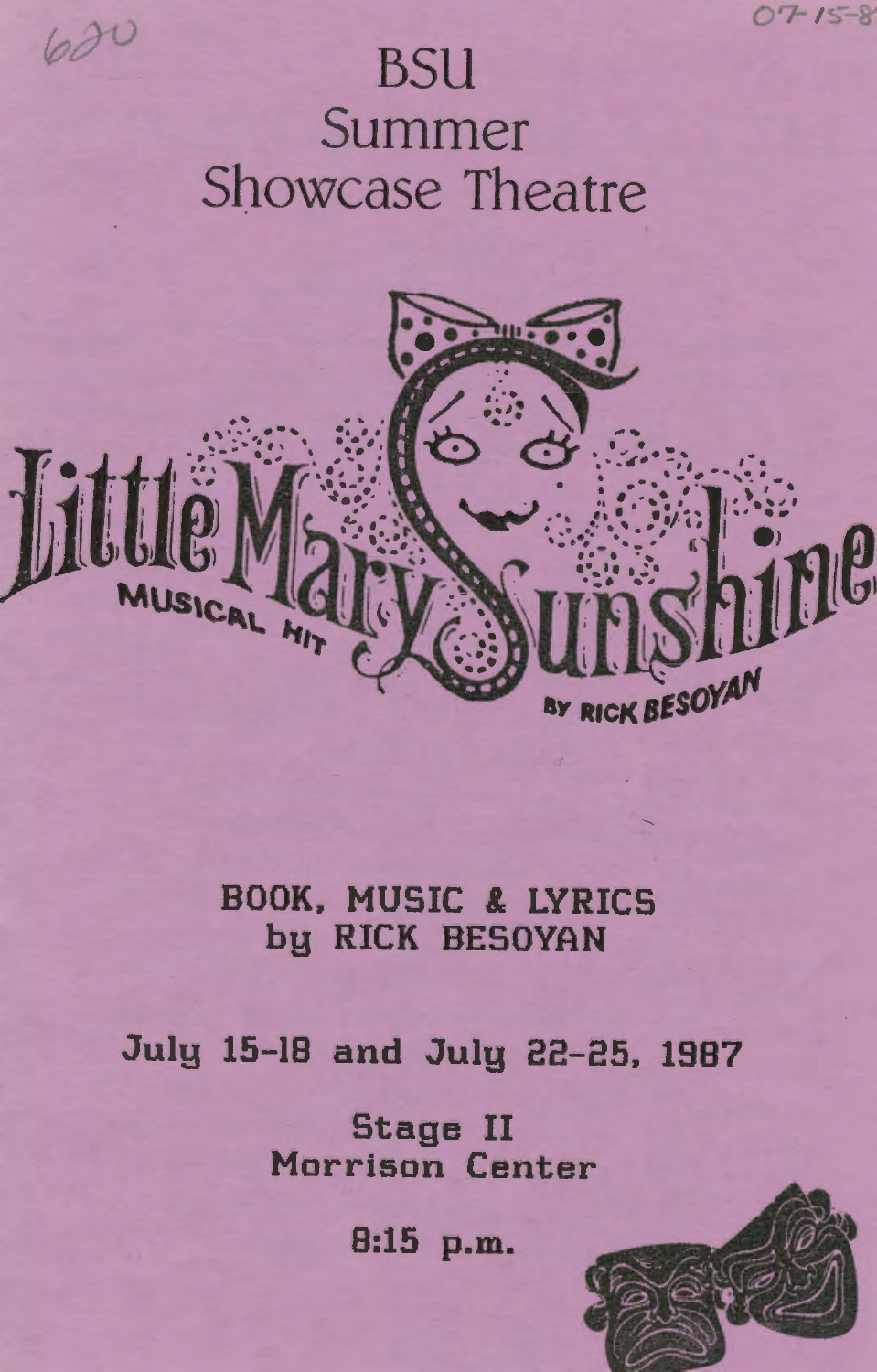## LITTLE MARY SUNSHINE

### **CAST**

#### [In Order of Appearance]

| Chief Brown BearDuane Lee Boyle               |  |
|-----------------------------------------------|--|
|                                               |  |
| Capt. "Big Jim" WaringtonBruce L. Marshall    |  |
| Little Mary Sunshine (Mary Potts) Susan Triem |  |
| Mme. Ernestine Von Liebedich.Tamara R. Eymann |  |
|                                               |  |
|                                               |  |
|                                               |  |
| Gen. Oscar Fairfax, RetRoger J. Tracadas      |  |
| Young Ladies from the Eastchester             |  |
| Finishing School:                             |  |
|                                               |  |
| HenrettaValerie Aker                          |  |
| GwendolynMarie DeAngelis                      |  |
| BlancheKatrina L. Vostmyer                    |  |
|                                               |  |
| MabelHeather Mather                           |  |
| Young Gentlemen of the United States          |  |
| Forest Rangers:                               |  |
| PeteChris Brockett                            |  |
|                                               |  |
| TexSteve Hamann                               |  |
| BusterRalston Fuhriman                        |  |
| HankScott Eberhart                            |  |
|                                               |  |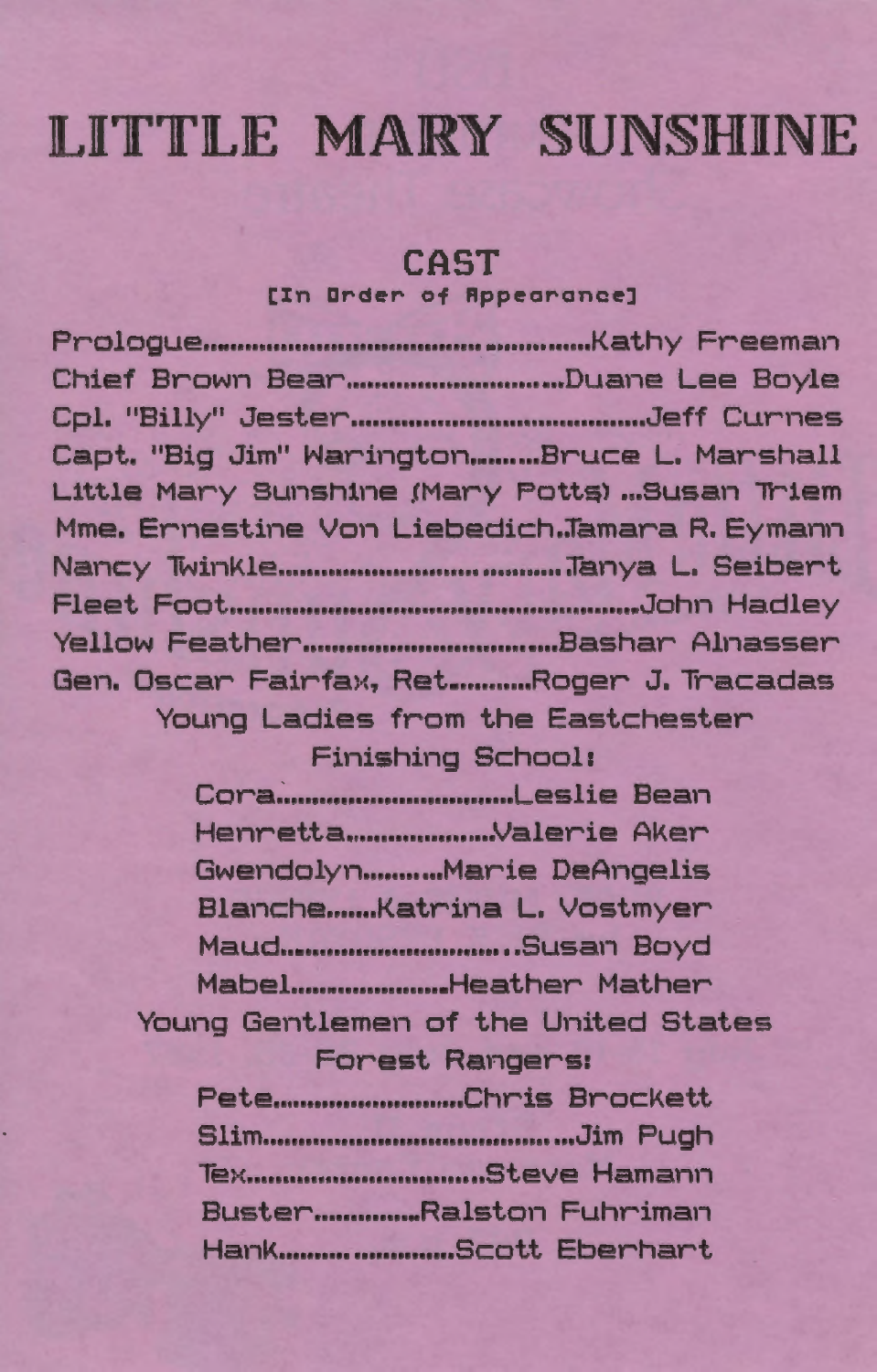**SCENE** 

Somewhere in the Colorado Rockies early in the century.

There will be a fifteen minute intermission between Acts I and II.

"Little Mary Sunshine" produced by special permission with Samuel French Musical Library.

#### PRODUCTION STAFF

| Valerie Stephens                        |
|-----------------------------------------|
|                                         |
| JerryJensen                             |
|                                         |
| Set DesignerStephen R. Buss             |
|                                         |
| Maria Lewis                             |
|                                         |
|                                         |
|                                         |
| Light Crew John Hadley, Stephen R. Buss |
| Pauline Baumgart                        |
| Set Crew Stephen R. Buss, John Hadley   |
| Michelle Comba                          |
|                                         |